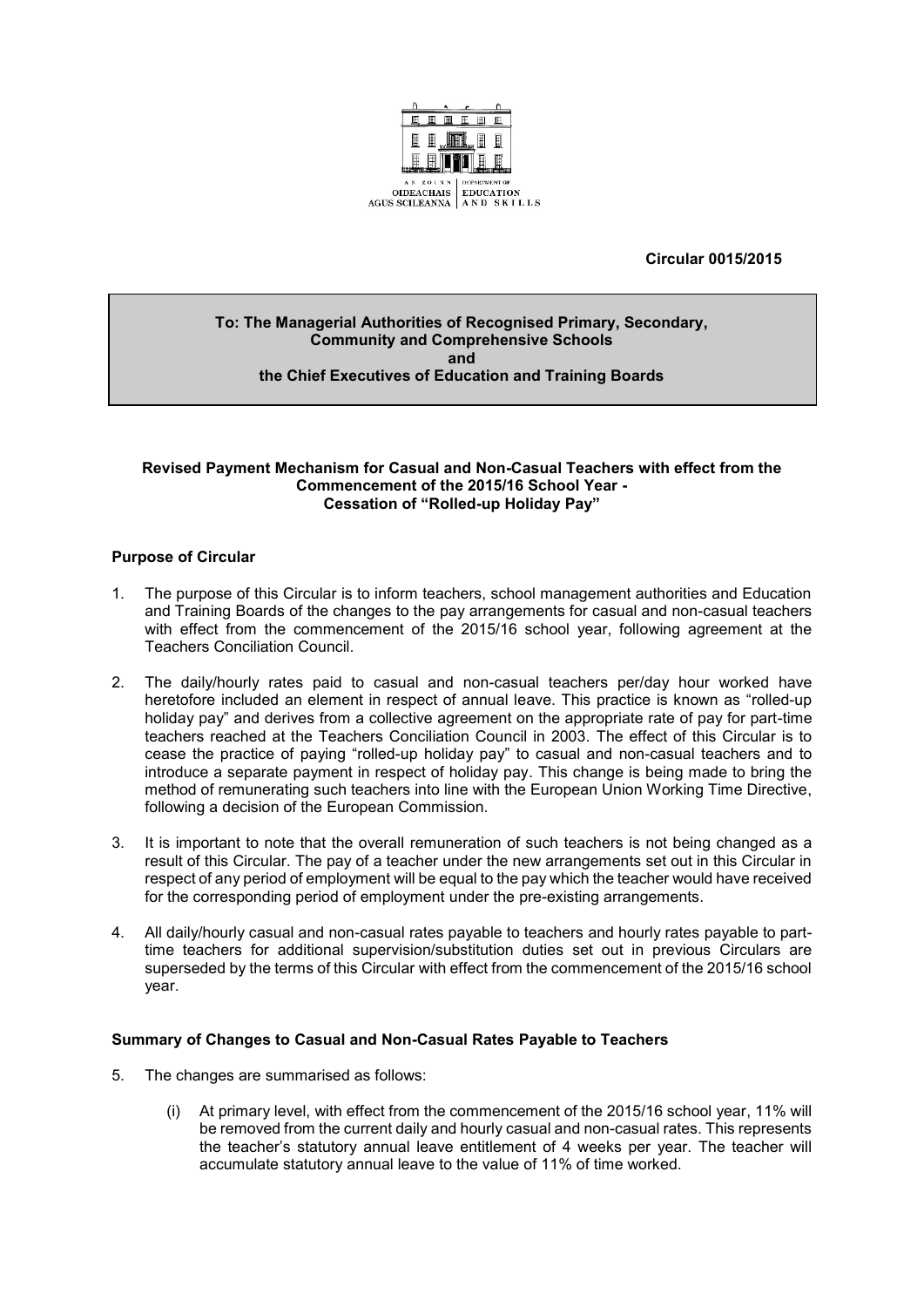- (ii) At post-primary level, with effect from the commencement of the 2015/16 school year, 12% will be removed from the current hourly casual and non-casual rates. This represents the teacher's statutory annual leave entitlement of 4 weeks per year. The teacher will accumulate statutory annual leave to the value of 12% of time worked.
- (iii) The Organisation of Working Time Act provides that the times at which annual leave is granted to an employee shall be determined by his or her employer. Therefore, teachers will take their accumulated statutory annual leave entitlement during the school closure periods at Christmas, Easter and summer as follows:
	- During the Christmas school closure period, teachers will take the statutory annual leave which they have accumulated since the commencement of the school year and will be paid for such leave;
	- During the Easter school closure period, teachers will take the statutory annual leave which they have accumulated since the end of the Christmas school closure period and will be paid for such leave;
	- During the summer school closure period, teachers will take the statutory annual leave which they have accumulated since the end of the Easter school closure period and will be paid for such leave.
- (iv) The base daily/hourly rate includes payment for all teacher working time apart from the teacher's statutory annual leave i.e. for class contact time, non-teaching duties and school closure periods.
- (v) These revised arrangements will be implemented with effect from the commencement of the 2015/16 school year.
- 6. The agreed level of statutory annual leave accumulated based on the days worked in a term by a primary teacher is set out at Appendix 1. The agreed level of statutory annual leave accumulated based on the hours worked in a term by a post-primary teacher is set out at Appendix 2.

#### **Application of the New Arrangements to Teachers paid at the Non-Casual Rate**

- 7. The non-casual rate of pay for a primary teacher is the appropriate personal annual salary (i.e. relevant point on the Teachers' Common Basic Scale plus qualification and other allowances, where applicable) divided by 183 per day for each day worked.
- 8. The non-casual rate of pay for a post-primary teacher is the appropriate personal annual salary (i.e. relevant point on the Common Basic Scale plus qualification and other allowances, where applicable) divided by 735 per hour for each hour worked.
- 9. The non-casual rate is payable to teachers in the following circumstances:
	- (a) Where a teacher is employed under a contract which obliges him or her to work in a school for a period in excess of 40 days at primary or 150 hours at post-primary during the school year but less than a full school year (e.g. replacing a teacher on maternity leave), the noncasual rate is payable for each day/hour worked;
	- (b) Where a pro-rata teacher who is employed for the full school year to provide teaching for a specified number of hours each week works additional days/hours above the level set out in his/her contract, the non-casual rate is payable for each such additional day/hour worked;
	- (c) Where a teacher initially employed as a casual substitute exceeds 40 days of employment at primary or 150 hours of employment at post-primary during the school year, the non-casual rate is payable for each day worked in excess of the 40 days at primary or each hour worked in excess of the 150 hours at post-primary.
- 10. With effect from the commencement of the 2015/16 school year, 11% will be removed from the non-casual daily rate payable to a primary teacher. The teacher will accumulate statutory annual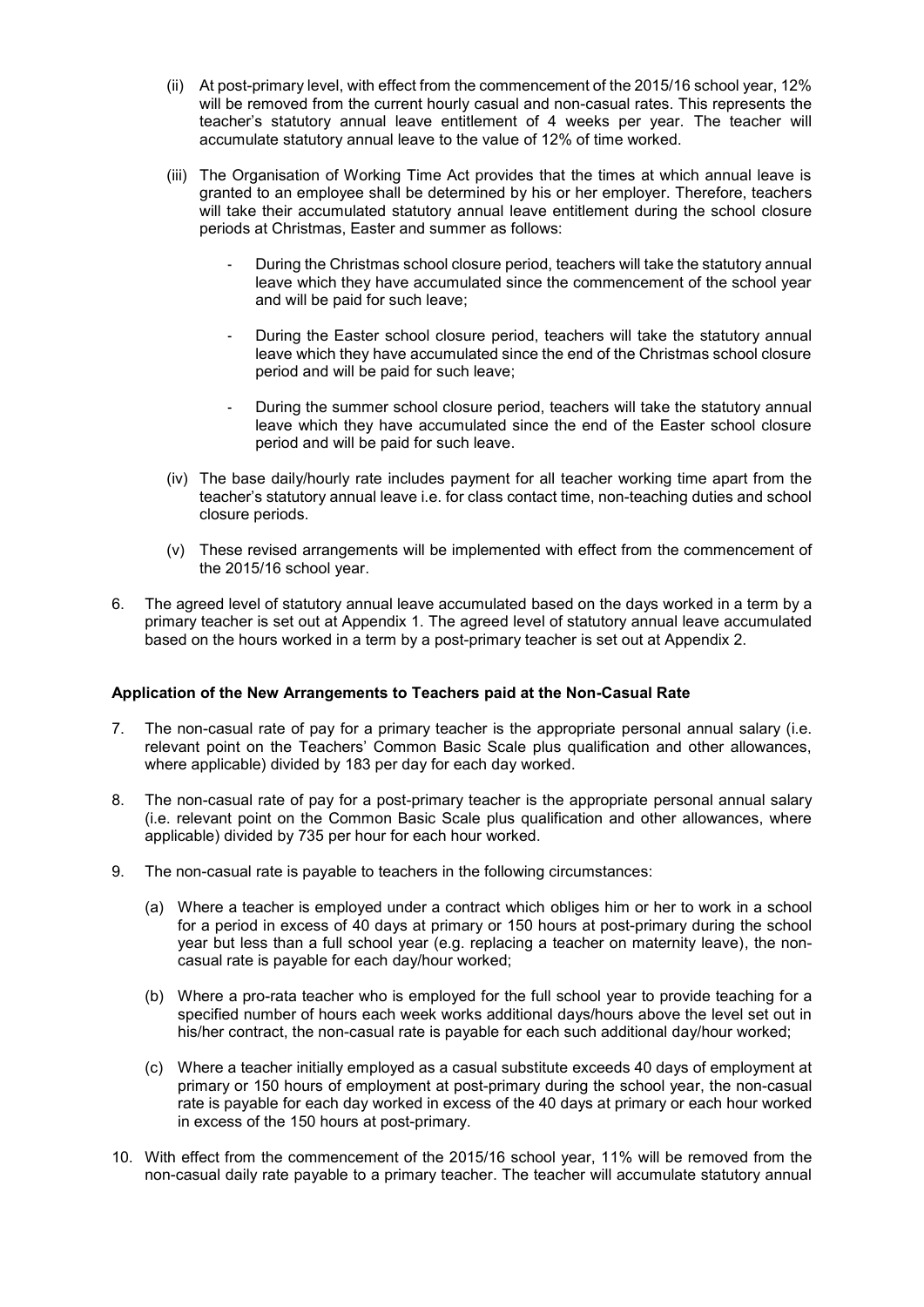leave to the value of 11% of time worked (as per Appendix 1) and will take and be paid for such leave as set out at Paragraph 5 (iii) above.

11. With effect from the commencement of the 2015/16 school year, 12% will be removed from the non-casual hourly rate payable to a post-primary teacher. The teacher will accumulate statutory annual leave to the value of 12% of time worked (as per Appendix 2) and will take and be paid for such leave as set out at Paragraph 5 (iii) above.

#### **Application of the New Arrangements to Teachers paid the Casual Rate**

- 12. The revised daily/hourly casual rates and value of statutory annual leave accumulated per day/hour worked to apply with effect from the commencement of the 2015/16 school year for primary teachers are set out at Appendix 3. The teacher will accumulate statutory annual leave as per Appendix 1 and will take and be paid for such leave as set out at Paragraph 5 (iii) above.
- 13. The revised hourly casual rates and value of statutory annual leave accumulated per hour worked to apply with effect from the commencement of the 2015/16 school year for post-primary teachers are set out at Appendix 4. The teacher will accumulate statutory annual leave as per Appendix 2 and will take and be paid for such leave as set out at Paragraph 5 (iii) above.

#### **Application of the New Arrangements to Part-Time Post-Primary Teachers undertaking additional S&S duties**

14. Under the terms of Circular 0006/2014, where a post-primary teacher has opted out of supervision and substitution duties an amount equivalent to the S&S allowance is allocated to the teacher's school/ETB solely for the provision of S&S duties in accordance with the pre-1 July 2013 arrangements. With effect from the commencement of the 2015/16 school year, where the school uses this allocation to employ a part-time teacher for S&S duties in addition to their compulsory S&S liability under the Haddington Road Agreement, the hourly rate and value of statutory annual leave accumulated per hour worked is set out at Appendix 5. Schools/ETBs are reminded that fulltime teachers or teachers who have opted out of S&S duties cannot be paid for S&S duties.

## **Circulation and Queries**

- 15. Please ensure that copies of this Circular are provided to all members of the Board of Management/ Education and Training Board and its contents are brought to the attention of all relevant teachers in your employment including those on leave of absence.
- 16. This Circular can be accessed on the Department's website under [http://www.education.ie](http://www.education.ie/) .
- 17. Examples of how the new arrangements will operate in practice are at Appendix 6.
- 18. Queries in relation to this Circular should be addressed to:
	- Primary Teachers: [primtch\\_payroll@education.gov.ie](mailto:primtch_payroll@education.gov.ie)
	- Post-Primary Teachers paid by the Department: [pppayroll@education.gov.ie](mailto:pppayroll@education.gov.ie)

Teachers employed by Education and Training Boards should direct queries to their employer ETB in the first instance.

Padraig Maloney Payroll Division 20 February 2015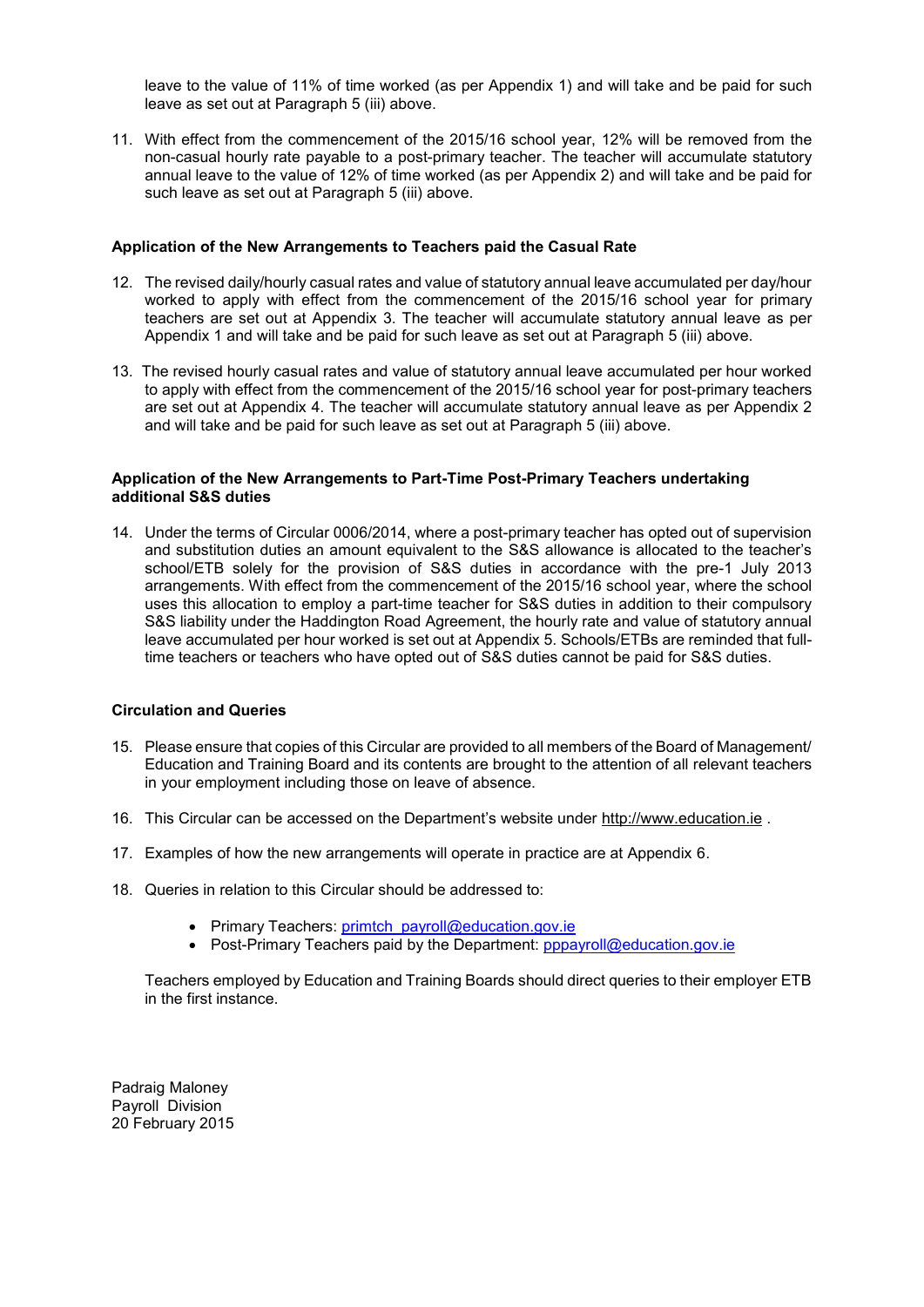# **Appendix 1**

| Days worked in the Term | Days of Statutory Annual Leave Accumulated |
|-------------------------|--------------------------------------------|
| $0$ to $9$              | 11% of time worked                         |
| 10 to 18                |                                            |
| 19 to 27                | 2                                          |
| 28 to 36                | 3                                          |
| 37 to 45                | 4                                          |
| 46 to 54                | 5                                          |
| 55 to 64                | 6                                          |
| 65 to 73                | 7                                          |
| 74 to 82                | 8                                          |
| 83 to 91                | 9                                          |
| 92 to 100               | 10                                         |
| 101 to 109              | 11                                         |
| 110 to 118              | 12                                         |

### **LEVEL OF STATUTORY ANNUAL LEAVE ACCUMULATED BY A PRIMARY TEACHER PER TERM**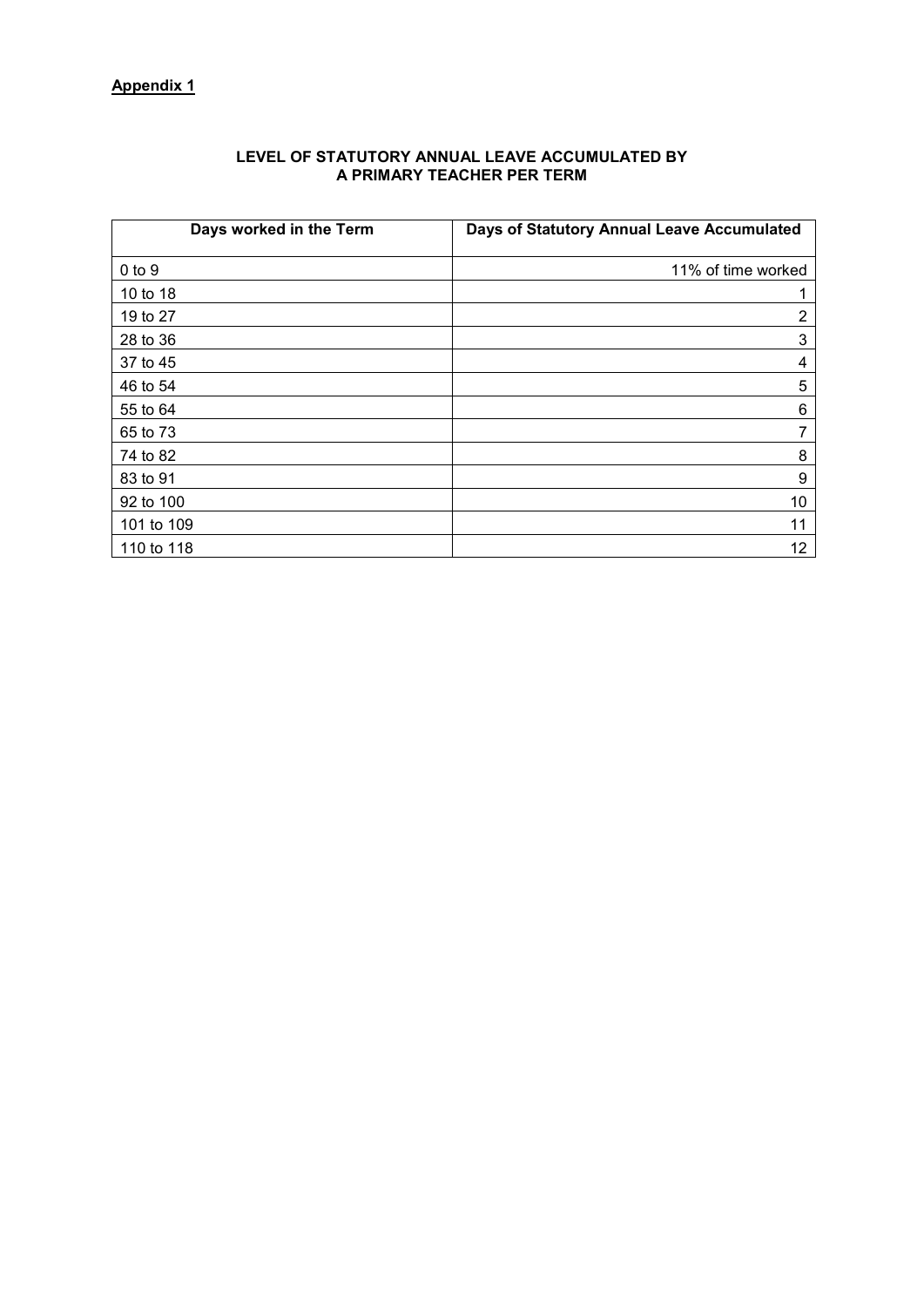#### **LEVEL OF STATUTORY ANNUAL LEAVE ACCUMULATED BY A POST-PRIMARY TEACHER PER TERM**

| Hours worked in the Term | Days of Statutory Annual Leave Accumulated |
|--------------------------|--------------------------------------------|
| $0$ to $36$              | 12% of time worked                         |
| 37 to 73                 |                                            |
| 74 to 110                | 2                                          |
| 111 to 146               | 3                                          |
| 147 to 183               | 4                                          |
| 184 to 220               | 5                                          |
| 221 to 257               | 6                                          |
| 258 to 293               | 7                                          |
| 294 to 330               | 8                                          |
| 331 to 367               | 9                                          |
| 368 to 404               | 10                                         |
| 405 to 441               | 11                                         |
| 442 to 477               | 12                                         |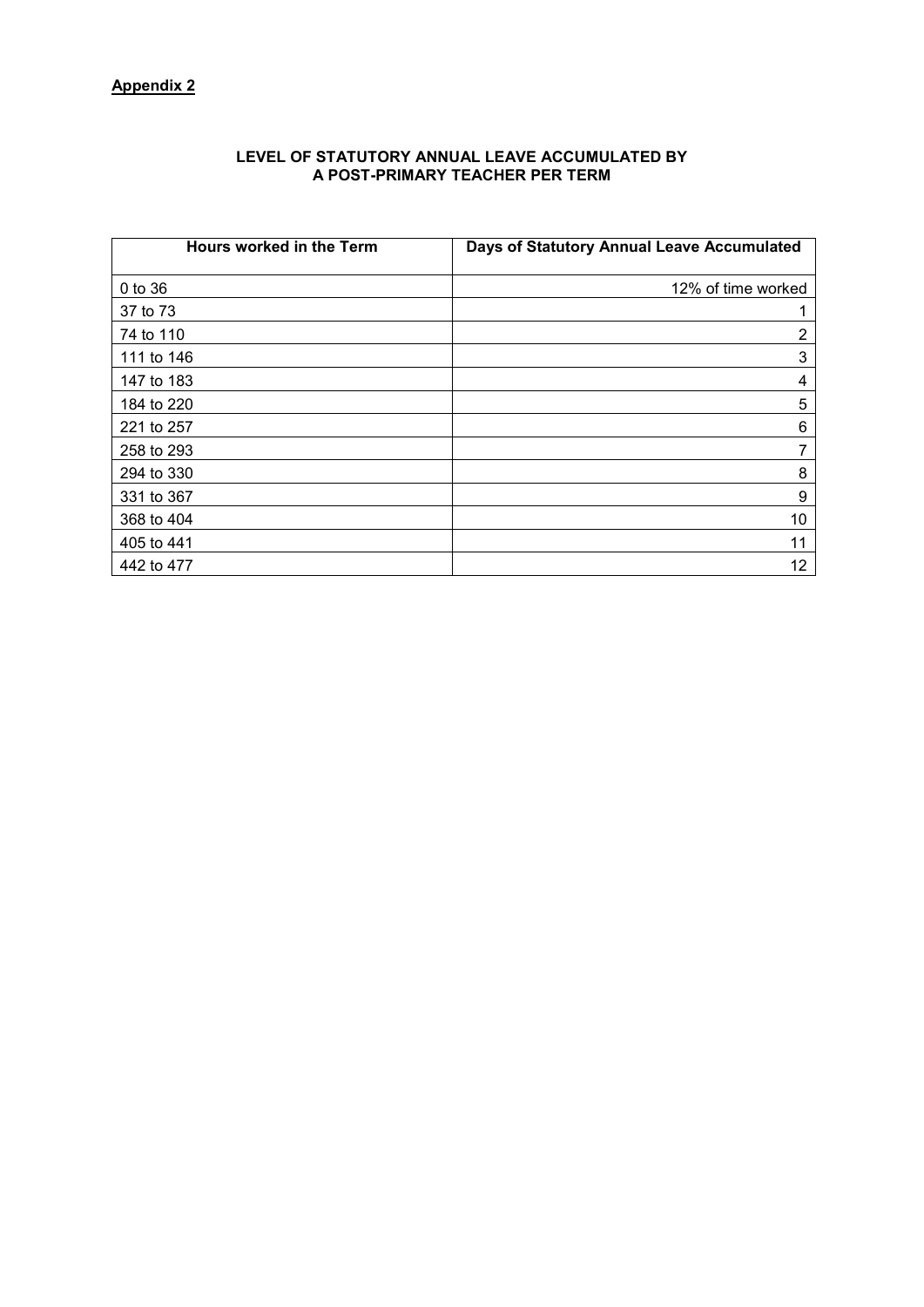# **REVISED DAILY/HOURLY CASUAL RATES TO APPLY WITH EFFECT FROM THE COMMENCEMENT OF THE 2015/16 SCHOOL YEAR FOR PRIMARY TEACHERS**

**(i) Rates for Pre-1 January 2011 Entrants to Primary Teaching with effect from commencement of 2015/16 school year:**

| <b>Category (Primary)</b>     | <b>Current Rate</b> | <b>New Ongoing</b><br><b>Rate from 2015/16</b> | <b>Value of Statutory</b><br><b>Annual Leave</b><br><b>Accumulated per</b><br>Day/Hour Worked<br>from 2015/16 |  |
|-------------------------------|---------------------|------------------------------------------------|---------------------------------------------------------------------------------------------------------------|--|
| Daily casual qualified        | 195.33              | 173.84                                         | 21.49                                                                                                         |  |
| Daily unqualified             | 127.91              | 113.84                                         | 14.07                                                                                                         |  |
| Hourly qualified              | 36.96               | 32.89                                          | 4.07                                                                                                          |  |
| Hourly unqualified on Payroll | 28.97               | 25.78                                          | 3.19                                                                                                          |  |
| Hourly unqualified Substitute | 25.58               | 22.77                                          | 2.81                                                                                                          |  |

**(ii) Rates for Primary Teachers who entered teaching between 1 January 2011 and 31 January 2012 with effect from commencement of 2015/16 school year:**

| <b>Category (Primary)</b>     | <b>Current Rate</b> | <b>New Ongoing</b><br>Rate<br>from 2015/16 |       |
|-------------------------------|---------------------|--------------------------------------------|-------|
| Daily casual qualified        | 172.50              | 153.53                                     | 18.98 |
| Daily unqualified             | 127.91              | 113.84                                     | 14.07 |
| Hourly qualified              | 34.50               | 30.71                                      | 3.80  |
| Hourly unqualified on Payroll | 26.61<br>29.90      |                                            | 3.29  |
| Hourly unqualified Substitute | 25.58               | 22.77                                      | 2.81  |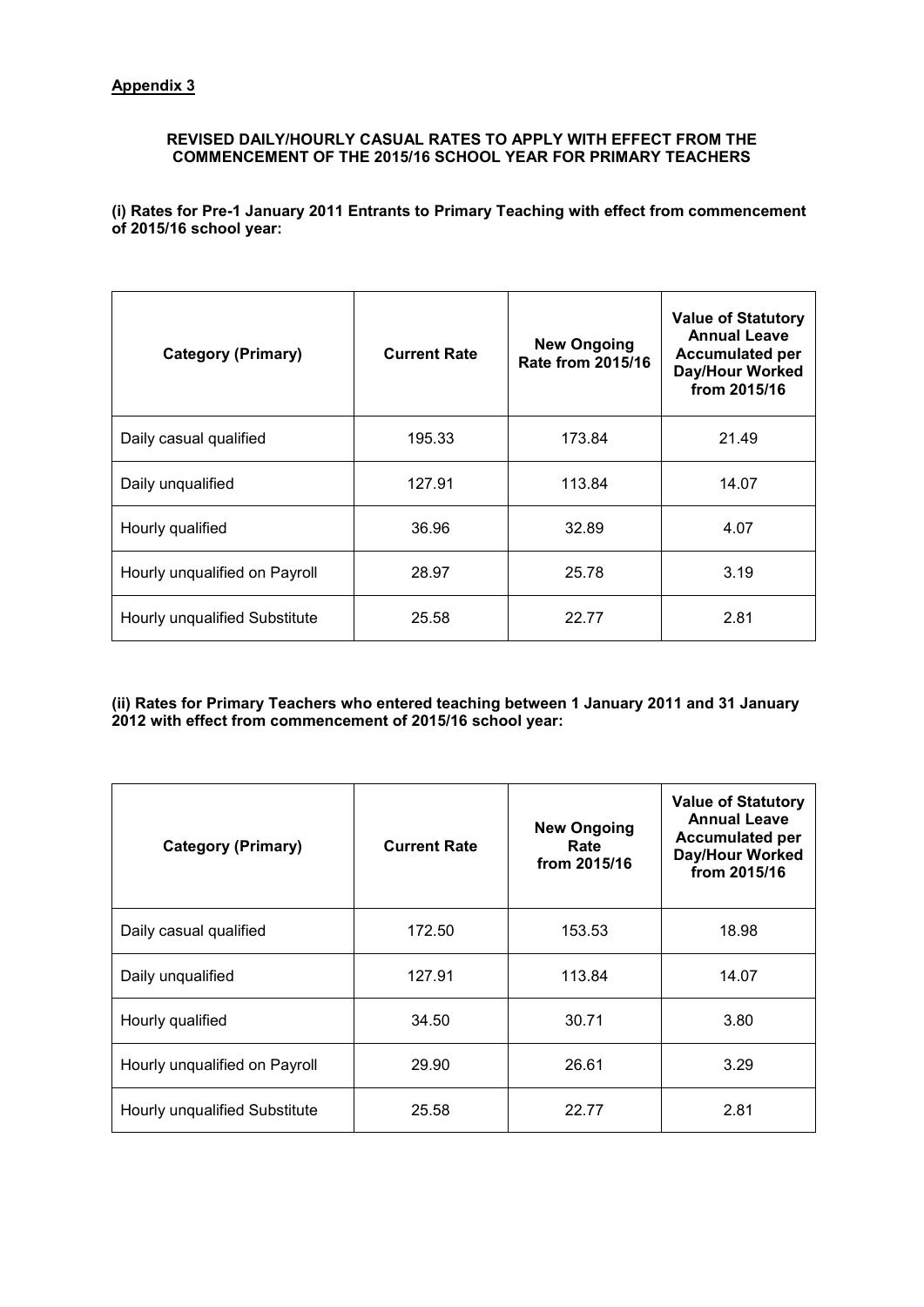### **(iii) Rates for Primary Teachers who entered teaching on or after 1 February 2012 with effect from commencement of 2015/16 school year:**

| <b>Category (Primary)</b>     | <b>Current Rate</b> | <b>New Ongoing</b><br>Rate<br>from 2015/16 |       |
|-------------------------------|---------------------|--------------------------------------------|-------|
| Daily casual qualified        | 171.03              | 152.22                                     | 18.81 |
| Daily unqualified             | 115.12              | 102.46                                     | 12.66 |
| Hourly qualified              | 34.21               | 30.45                                      | 3.76  |
| Hourly unqualified on Payroll | 26.91               | 23.95                                      | 2.96  |
| Hourly unqualified Substitute | 23.02               | 20.49                                      | 2.53  |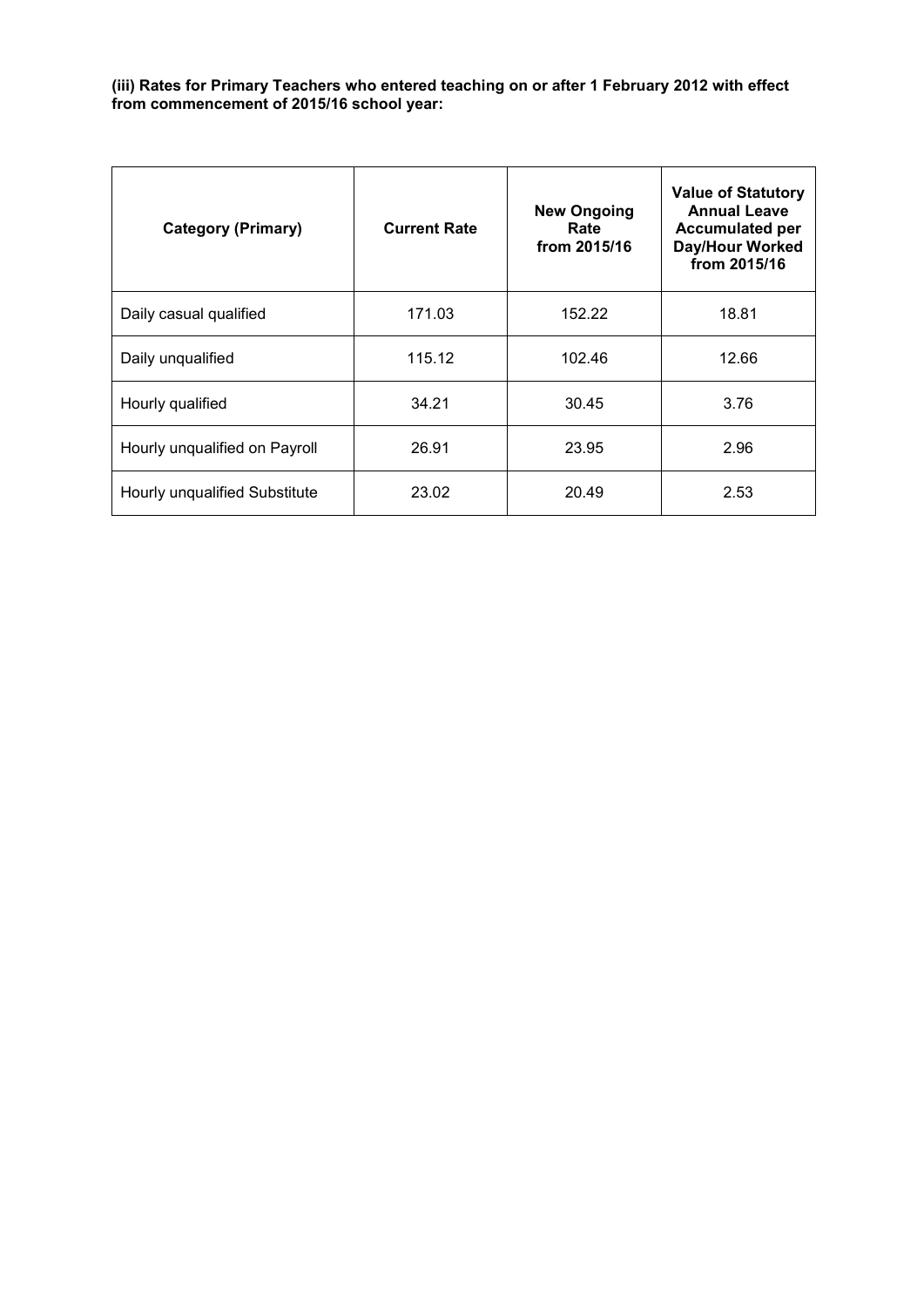## **REVISED HOURLY CASUAL RATES TO APPLY WITH EFFECT FROM THE COMMENCEMENT OF THE 2015/16 SCHOOL YEAR FOR POST-PRIMARY TEACHERS**

### **(i) Rates for Pre-1 January 2011 Entrants to Post-Primary Teaching with effect from commencement of 2015/16 school year:**

| <b>Category (Post-Primary)</b> | <b>Current Rate</b> | <b>New Ongoing</b><br>Rate<br>from 2015/16 | <b>Value of Statutory</b><br><b>Annual Leave</b><br><b>Accumulated per</b><br><b>Hour Worked</b><br>from 2015/16 |
|--------------------------------|---------------------|--------------------------------------------|------------------------------------------------------------------------------------------------------------------|
| Hourly casual qualified        | 46.85               | 41.23                                      | 5.62                                                                                                             |
| Hourly unqualified             | 40.85               | 35.95                                      | 4.90                                                                                                             |

### **(ii) Rates for Post-Primary Teachers who entered teaching between 1 January 2011 and 31 January 2012 with effect from commencement of 2015/16 school year:**

| <b>Category (Post-Primary)</b> | <b>Current Rate</b> | <b>New Ongoing</b><br>Rate<br>from 2015/16 | <b>Value of Statutory</b><br><b>Annual Leave</b><br><b>Accumulated per</b><br><b>Hour Worked</b><br>from 2015/16 |
|--------------------------------|---------------------|--------------------------------------------|------------------------------------------------------------------------------------------------------------------|
| Hourly casual qualified        | 41.65               | 36.65                                      | 5.00                                                                                                             |
| Hourly unqualified             | 36.76               | 32.35                                      | 4.41                                                                                                             |

### **(iii) Rates for Post-Primary Teachers who entered teaching on or after 1 February 2012 with effect from commencement of 2015/16 school year:**

| <b>Category (Post-Primary)</b> | <b>Current Rate</b> | <b>New Ongoing</b><br>Rate<br>from 2015/16 | <b>Value of Statutory</b><br><b>Annual Leave</b><br><b>Accumulated per</b><br><b>Hour Worked</b><br>from 2015/16 |
|--------------------------------|---------------------|--------------------------------------------|------------------------------------------------------------------------------------------------------------------|
| Hourly casual qualified        | 40.17               | 35.35                                      | 4.82                                                                                                             |
| Hourly unqualified             | 36.76               | 32.35                                      | 4.41                                                                                                             |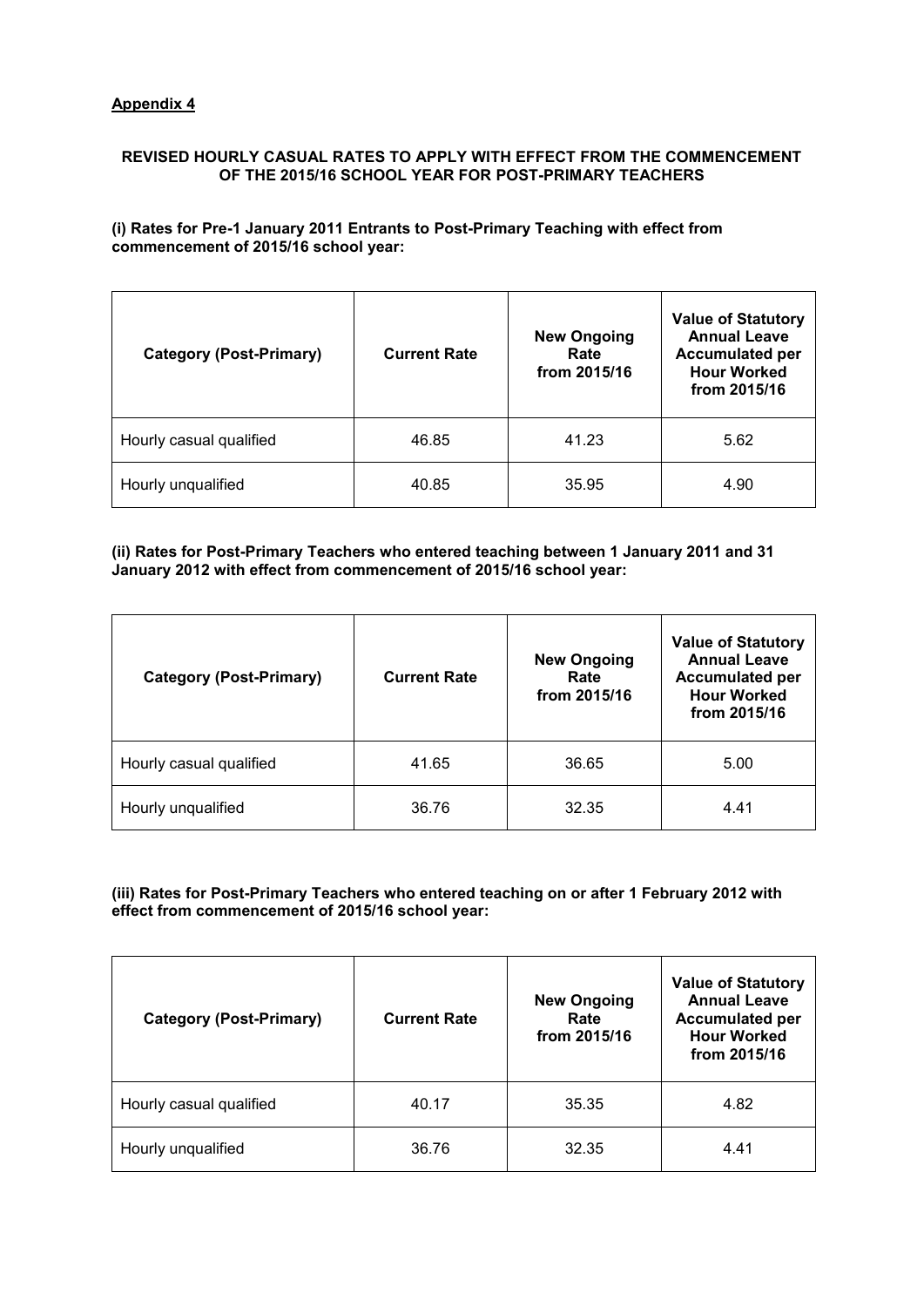#### **REVISED HOURLY RATES FOR PART-TIME POST-PRIMARY TEACHERS EMPLOYED TO PERFORM S&S DUTIES IN ADDITION TO THEIR COMPULSORY S&S LIABILITY WITH EFFECT FROM COMMENCEMENT OF 2015/16 SCHOOL YEAR:**

| <b>Status of Part-Time Teacher</b>                                | <b>Current Rate</b> | <b>New Ongoing</b><br>Rate<br>from 2015/16 | <b>Value of Statutory</b><br><b>Annual Leave</b><br><b>Accumulated per</b><br><b>Hour Worked</b><br>from 2015/16 |
|-------------------------------------------------------------------|---------------------|--------------------------------------------|------------------------------------------------------------------------------------------------------------------|
| Pre-1 January 2011 Entrant to<br>Teaching                         | 47.82               | 42.08                                      | 5.74                                                                                                             |
| Entered teaching between 1<br>January 2011 and 31 January<br>2012 | 43.04               | 37.88                                      | 5.16                                                                                                             |
| Entered teaching on or after 1<br>February 2012                   | 32.49               | 28.59                                      | 3.90                                                                                                             |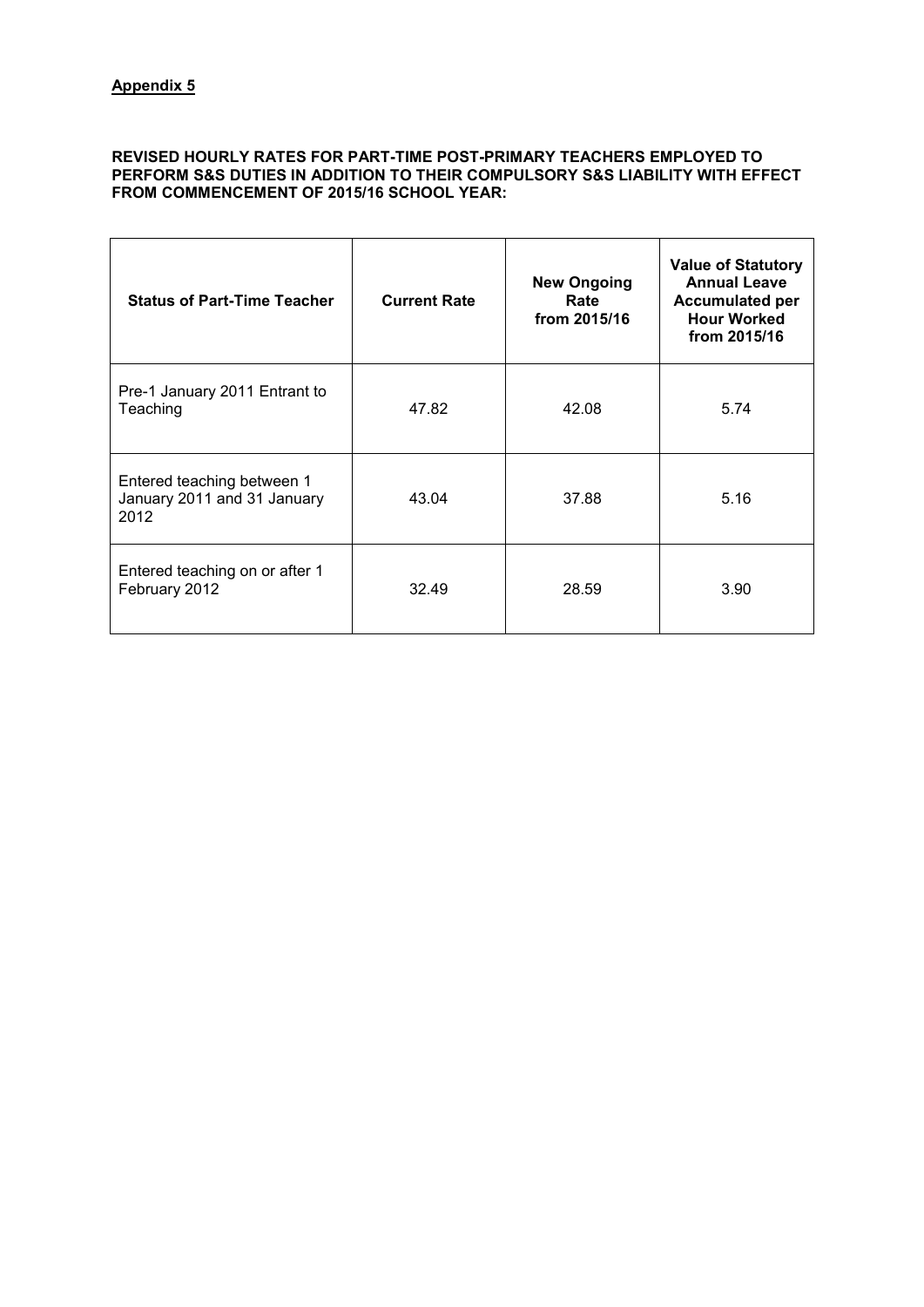# **Appendix 6**

# **Example 1**

Mary is a qualified primary teacher and is employed by a primary school on 31 August 2015 as a noncasual substitute to cover the absence of another teacher on maternity leave. She is employed on a full-time basis. Mary does not have any previous service in an Oireachtas-funded teaching post, so she is a post-1 February 2012 entrant. Mary's employment terminates on 26 April 2016 due to the return of the absent teacher from maternity leave.

### *Pre-existing Pay Arrangements:*

Mary is employed for a total of 140 tuition days in the 2015/16 school year. Under the previous pay arrangements, Mary would be paid her personal rate of €167.77 per day (i.e. €30,702/ 183). Her total pay in respect of her employment with the school in 2015/16 would therefore be €23,488 (i.e. €167.77 x 140 days).

#### *New Pay Arrangements:*

Under the new arrangements, 11% is removed from the daily rate and Mary accumulates statutory annual leave to the value of 11% of days worked. Her base daily rate is therefore €149.32 and she accumulates €18.45 of statutory annual leave per day worked.

#### TERM 1 – START OF SCHOOL YEAR TO CHRISTMAS HOLIDAYS:

In this period, between the commencement of her employment on 31 August 2015 and the Christmas holidays, Mary is employed for 77 tuition days. Her pay for this period is €11,498 (i.e. €149.32 x 77 days). In addition, she accumulates statutory annual leave to the value of €1,421 (i.e. €18.45 x 77 days). Mary accumulates 8 days statutory annual leave during the period, which she takes during the Christmas holidays and is paid for.

## TERM 2 – END OF CHRISTMAS HOLIDAYS TO EASTER HOLIDAYS:

In this period, Mary is employed for 46 tuition days. Her pay for this period is €6,869 (i.e. €149.32 x 46 days). In addition, she accumulates statutory annual leave, to the value of €849 (i.e. €18.45 x 46 days). Mary accumulates 5 days statutory annual leave during the period, which she takes during the Easter holidays and is paid for.

#### TERM 3 – END OF EASTER HOLIDAYS TO SUMMER HOLIDAYS:

In the period from the Easter holidays to the termination of her employment, Mary is employed for 17 tuition days. Her pay for this period is €2,538 (i.e. €149.32 x 17 days). In addition, she accumulates statutory annual leave to the value of €314 (i.e. €18.45 x 17 days). As Mary's employment terminates before the next closure period, she is paid €314 in lieu of her untaken statutory annual leave at the next closure period at the summer holidays.

In total, Mary is employed for a total of 140 tuition days in the 2015/16 school year. Her total pay in respect of her employment with the school in 2015/16 is €23,488.

The following table illustrates Mary's pay over the different terms and holiday periods: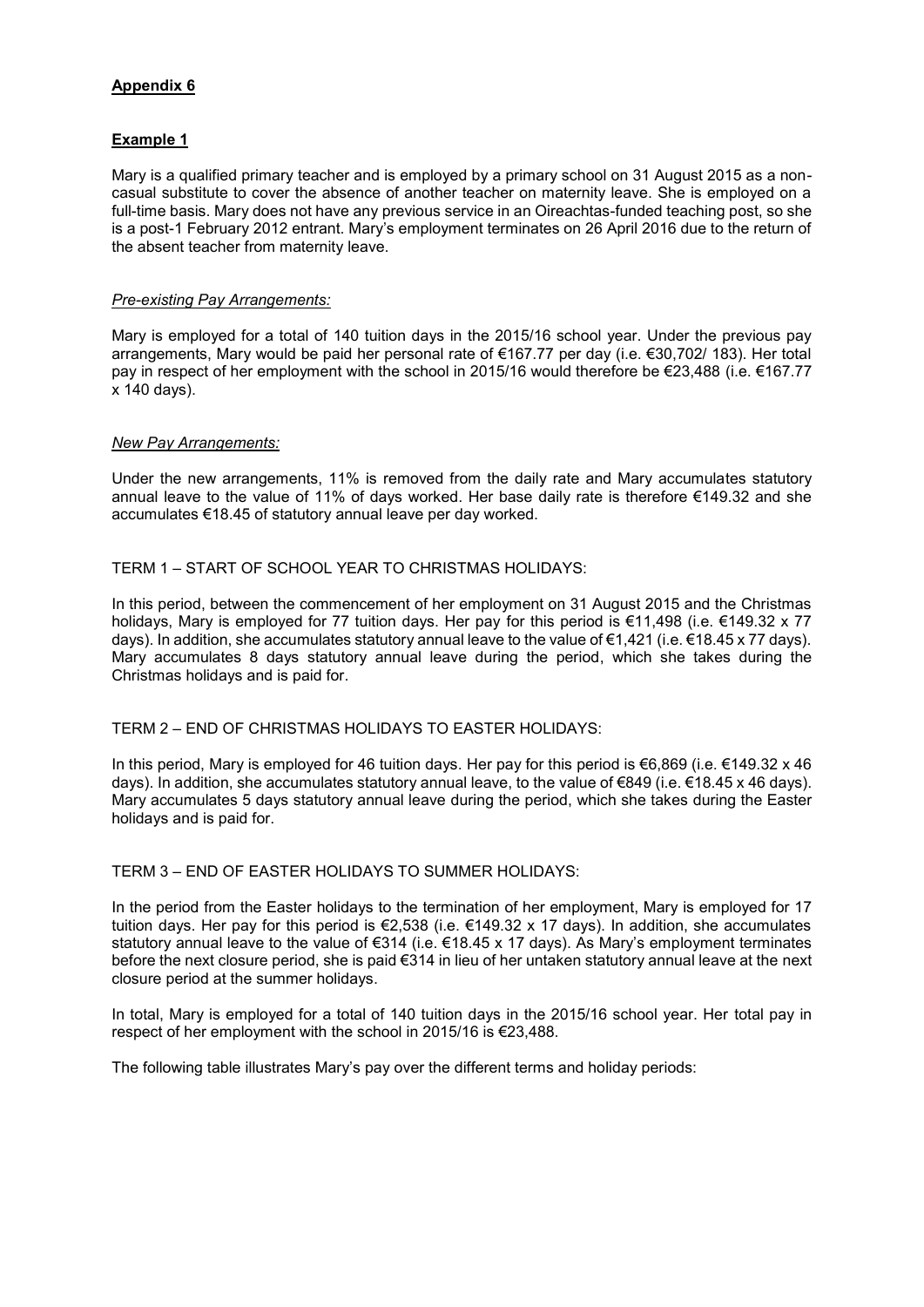| <b>Period</b>                                                                         | <b>Tuition</b><br><b>Days</b><br><b>Worked</b><br>in<br><b>Period</b> | Pay under<br>Pre-existing<br><b>Arrangements</b> | Pay under<br><b>New</b><br><b>Arrangements</b><br>with effect<br>from 2015/16 | Days of<br><b>Statutory</b><br>Annual<br>Leave<br><b>Accumulated</b><br>in the Period |
|---------------------------------------------------------------------------------------|-----------------------------------------------------------------------|--------------------------------------------------|-------------------------------------------------------------------------------|---------------------------------------------------------------------------------------|
| TERM 1:<br>31 August to Christmas holidays                                            | 77                                                                    | 12,918                                           | 11,498                                                                        | 8                                                                                     |
| Christmas holidays                                                                    |                                                                       | $\mathbf 0$                                      | 1,421                                                                         |                                                                                       |
| TERM 2:<br>Christmas holidays to Easter<br>holidays                                   | 46                                                                    | 7,718                                            | 6,869                                                                         | 5                                                                                     |
| Easter holidays                                                                       |                                                                       | $\mathbf 0$                                      | 849                                                                           |                                                                                       |
| TERM 3:<br>Easter holidays to end of<br>employment                                    | 17                                                                    | 2,852                                            | 2,538                                                                         | 1                                                                                     |
| Statutory AL accumulated at<br>termination of employment - paid<br>at summer holidays |                                                                       | 0                                                | 314                                                                           |                                                                                       |
| <b>Total Pay for the School Year</b>                                                  |                                                                       | 23,488                                           | 23,488                                                                        |                                                                                       |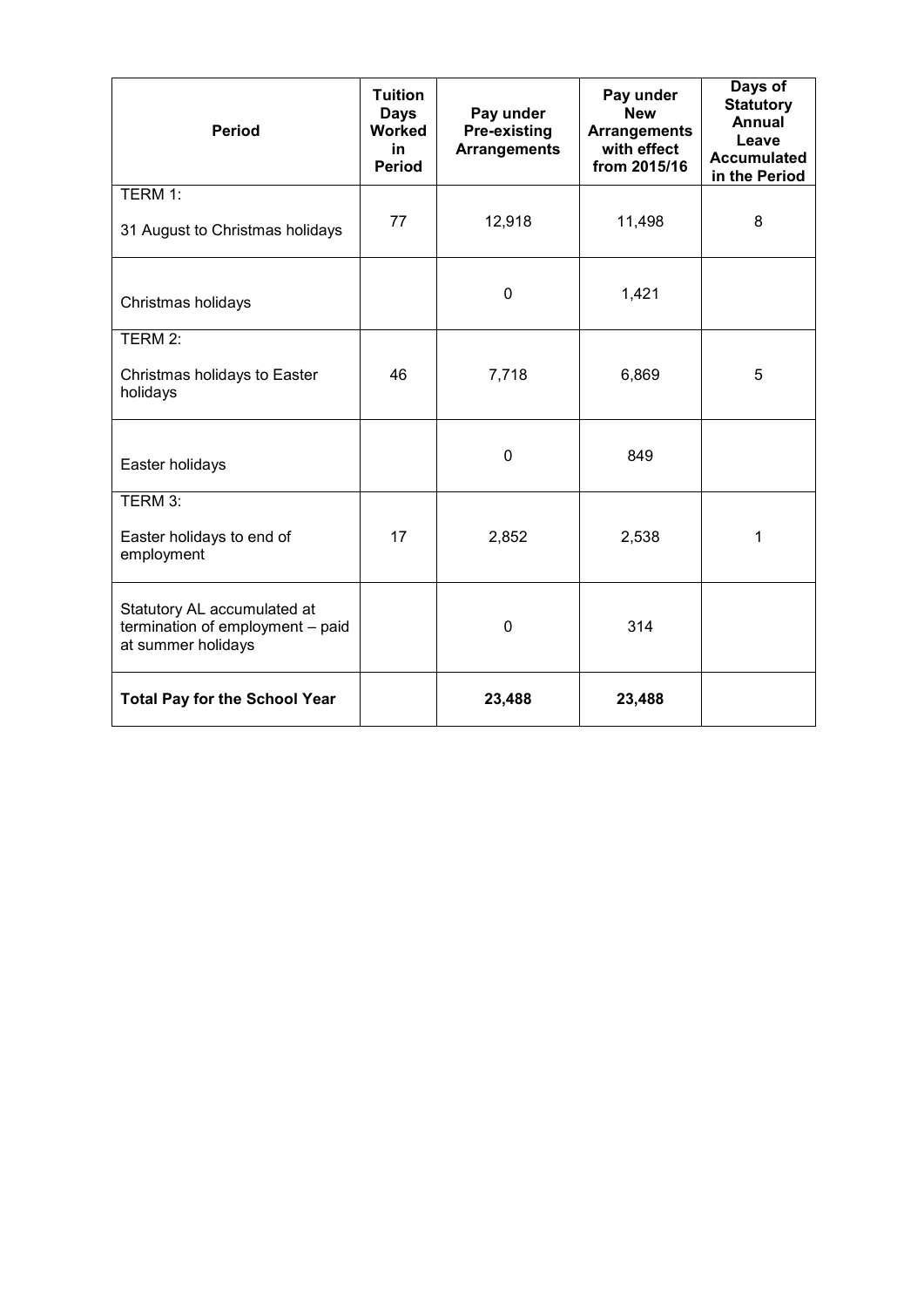# **Example 2**

Paul is a qualified post-primary teacher and is employed by an Education and Training Board school on 14 October 2015 to cover the absence of another teacher on sick leave. He is employed for 14 hours per week. Paul's employment terminates on 6 February 2016 due to the return of the absent teacher from sick leave.

### *Pre-existing Pay Arrangements:*

In total, Paul is employed for 190 hours in the school year. He is employed as a casual substitute until he exceeds 150 hours of employment in the school year. As a casual substitute, he is paid €46.85 per hour.

Once Paul exceeds 150 hours of employment, he is regarded as a non-casual substitute and goes onto his personal rate of pay for the remaining 40 hours. His annual personal salary is €42,847 (consisting of Point 7 of the pre-2011 entrant scale and an honours degree allowance). This gives a personal hourly rate of €58.30 (i.e. €42,847/735).

For his employment in the 2015/16 year, Paul is paid a total of  $\epsilon$ 7,028 at the casual rate (i.e.  $\epsilon$ 46.85 x 150 hours) and €2,332 at the personal rate (i.e.  $€58.30 \times 40$  hours). Paul's total salary for the year is therefore €9,360

#### *New Pay Arrangements:*

Under the new arrangements, 12% is removed from the hourly rate and Paul accumulates statutory annual leave to the value of 12% of hours worked.

For the period for which he is employed as a casual substitute, Paul's base hourly rate is therefore €41.23 and he accumulates €5.62 of statutory annual leave per hour worked.

Once Paul exceeds 150 hours of employment, he is regarded as a non-casual substitute and goes onto his personal rate of pay for the remaining 40 hours. His personal hourly rate is €51.30 (i.e. €42,847/735  $-12%$ ) and he accumulates statutory annual leave of €7 per hour worked at the personal rate.

# TERM 1 – START OF SCHOOL YEAR TO CHRISTMAS HOLIDAYS:

In the period from the commencement of employment on 15 October to the Christmas holidays, Paul is employed for 126 tuition hours. His pay for this period at the casual rate is €5,195 (i.e. €41.23 x 126 hours). In addition, he accumulates statutory annual leave to the value of €708 (i.e. €5.62 x 126 hours). Paul accumulates 3 days statutory annual leave during the period, which he takes during the Christmas holidays and is paid for.

#### TERM 2 – END OF CHRISTMAS HOLIDAYS TO EASTER HOLIDAYS:

In the period from the Christmas holidays to the termination of his employment on 6 February, Paul is employed for 64 tuition hours in total. The first 24 tuition hours are paid at the casual rate. His pay for this period at the casual rate is €990 (i.e. €41.23 x 24 hours). In addition, he accumulates statutory annual leave to the value of  $\epsilon$ 135 (i.e.  $\epsilon$ 5.62 x 24 hours).

Paul then exceeds 150 hours of employment in the school year so goes onto his personal rate of pay for the remaining 40 hours of employment. His pay for this period at the non-casual rate is €2,052 (i.e. €51.30 x 40 hours). In addition, he accumulates statutory annual leave to the value of €280 (i.e. €7 x 40 hours).

His total salary for the period from the Christmas holidays to the termination of his employment on 6 February is therefore €3,042. In addition, he accumulates statutory annual leave to a total value of €415. As Paul's employment terminates before the next closure period, he is paid €415 in lieu of his untaken statutory annual leave at the next closure period at the Easter holidays.